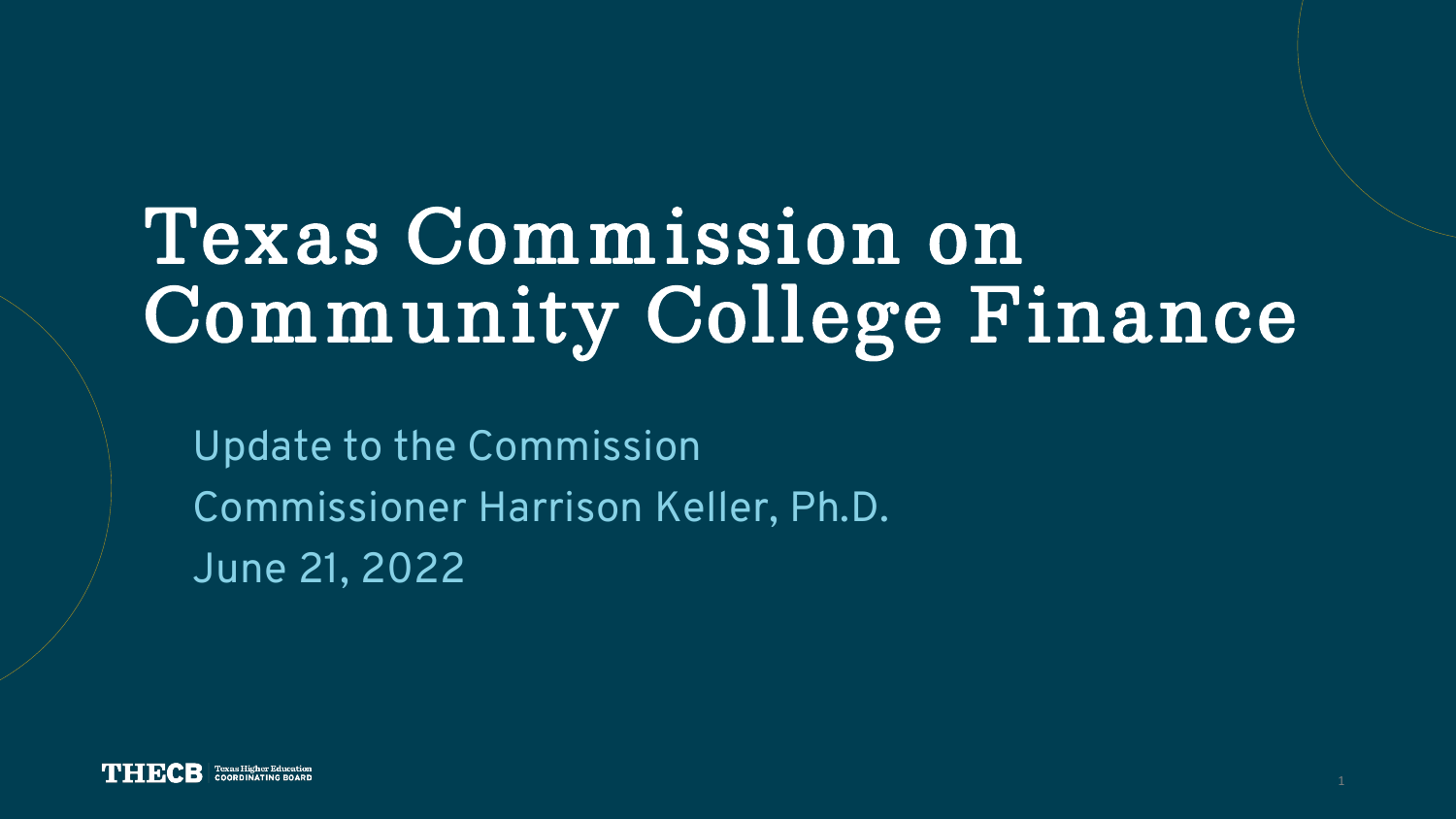#### **This academic year, Texas community college enrollments were at their lowest since 2008-09**



• Academic enrollments excluding dual credit declined by 100,728 from their peak in Fall 2011 to Fall 2021.

• Traditional and continuing workforce education declined by 113,180 from their peak in Fall 2010 to Fall 2021.

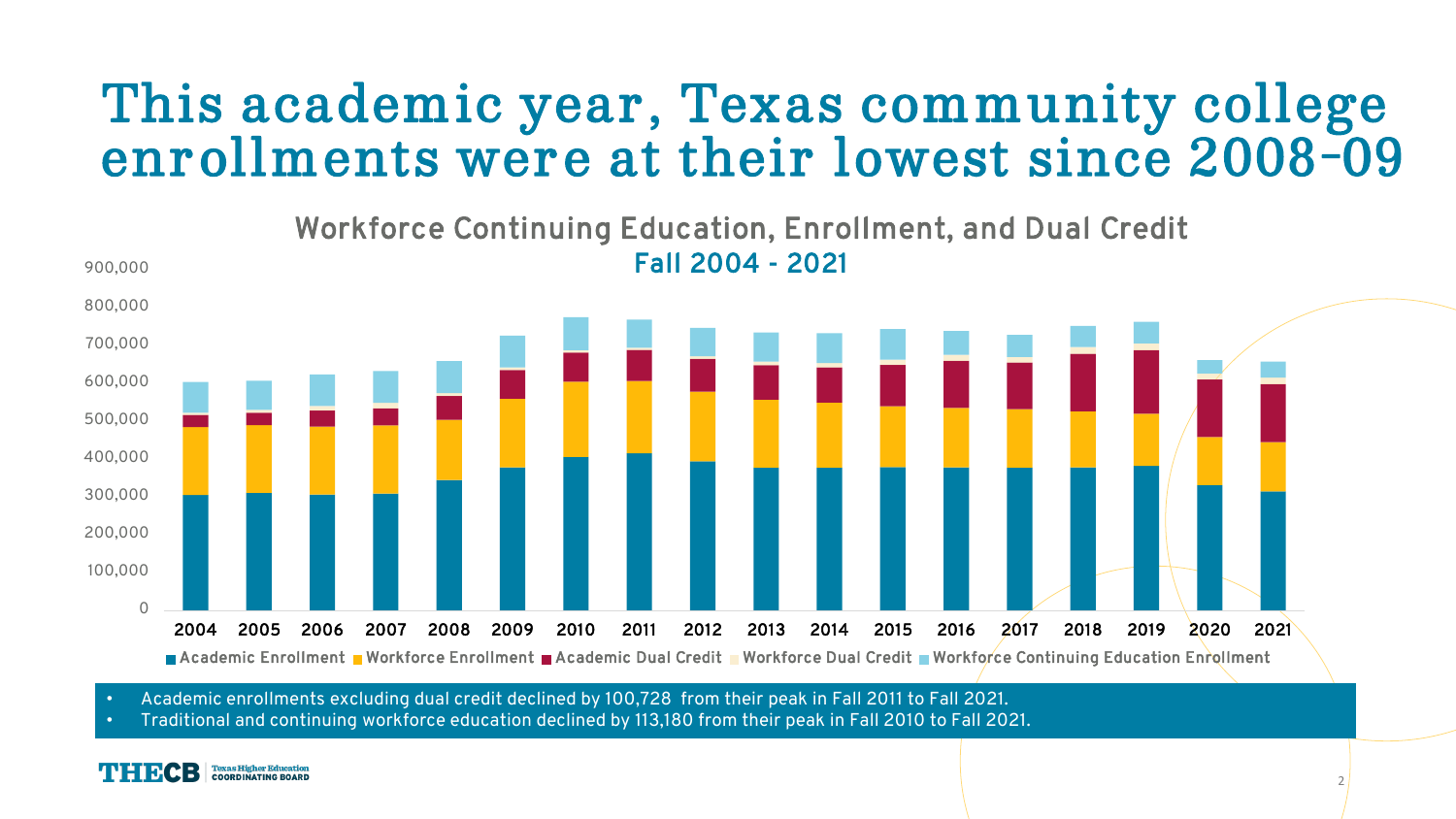#### **Update: Spring 2022 Institutional Enrollments (Preliminary Data)**

Percent Change in Preliminary Spring Enrollments (Traditional, Dual Credit, and Continuing Education) *Spring 2022 over Spring 2020*



Preliminary spring enrollment reports show the vast majority of community colleges have experienced continued enrollment declines since Spring 2020.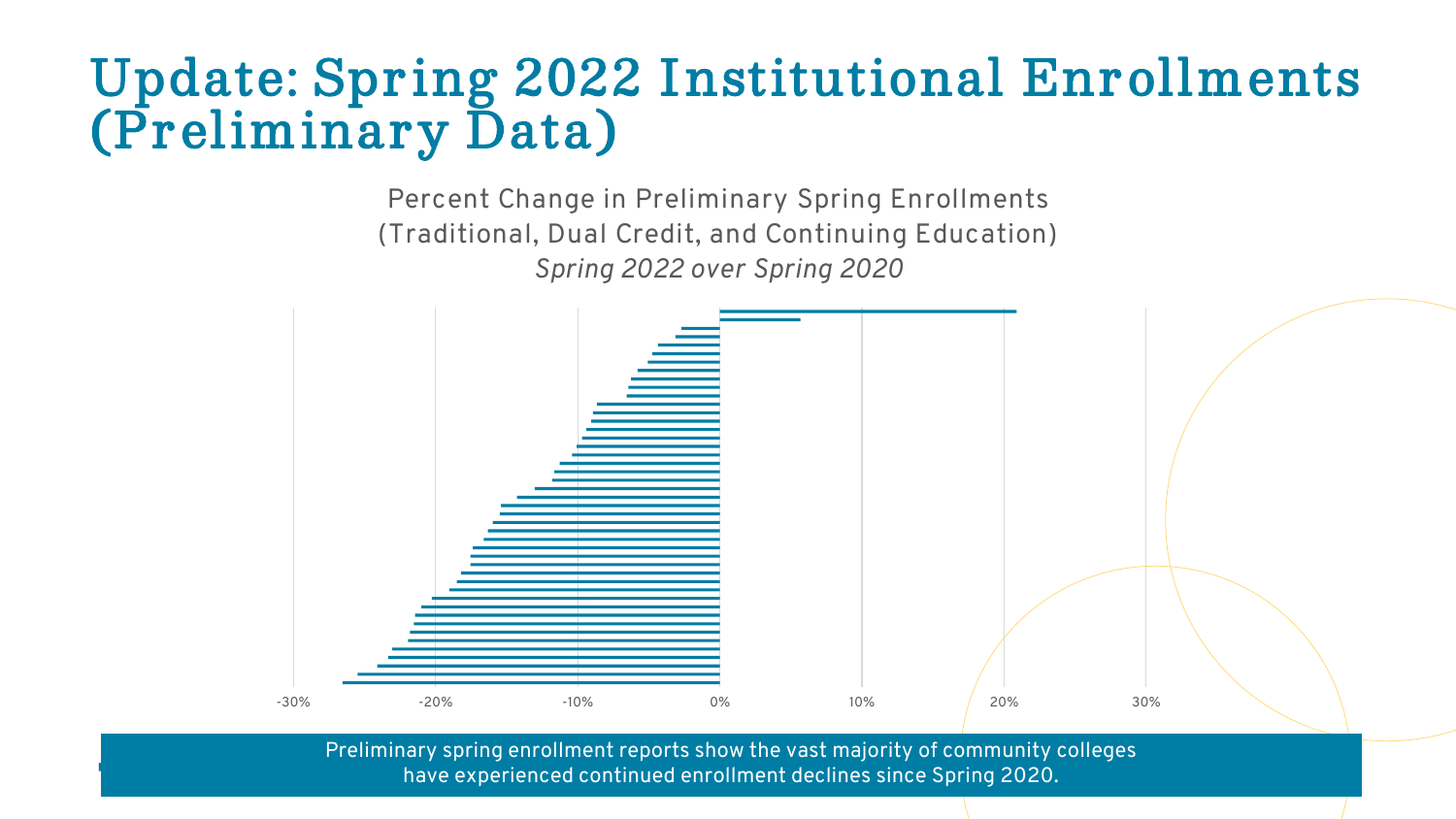### **Update: Community College Needs & Opportunities Listening Sessions**

#### Aims

- Understand **operational needs and opportunities**, especially for small, mid-sized, and rural serving colleges
- **Inform college operations workgroup** as they develop recommendations for the commission and the upcoming legislative session
- **Identify near-term opportunities for THECB** to better support small, midsized, and rural-serving community colleges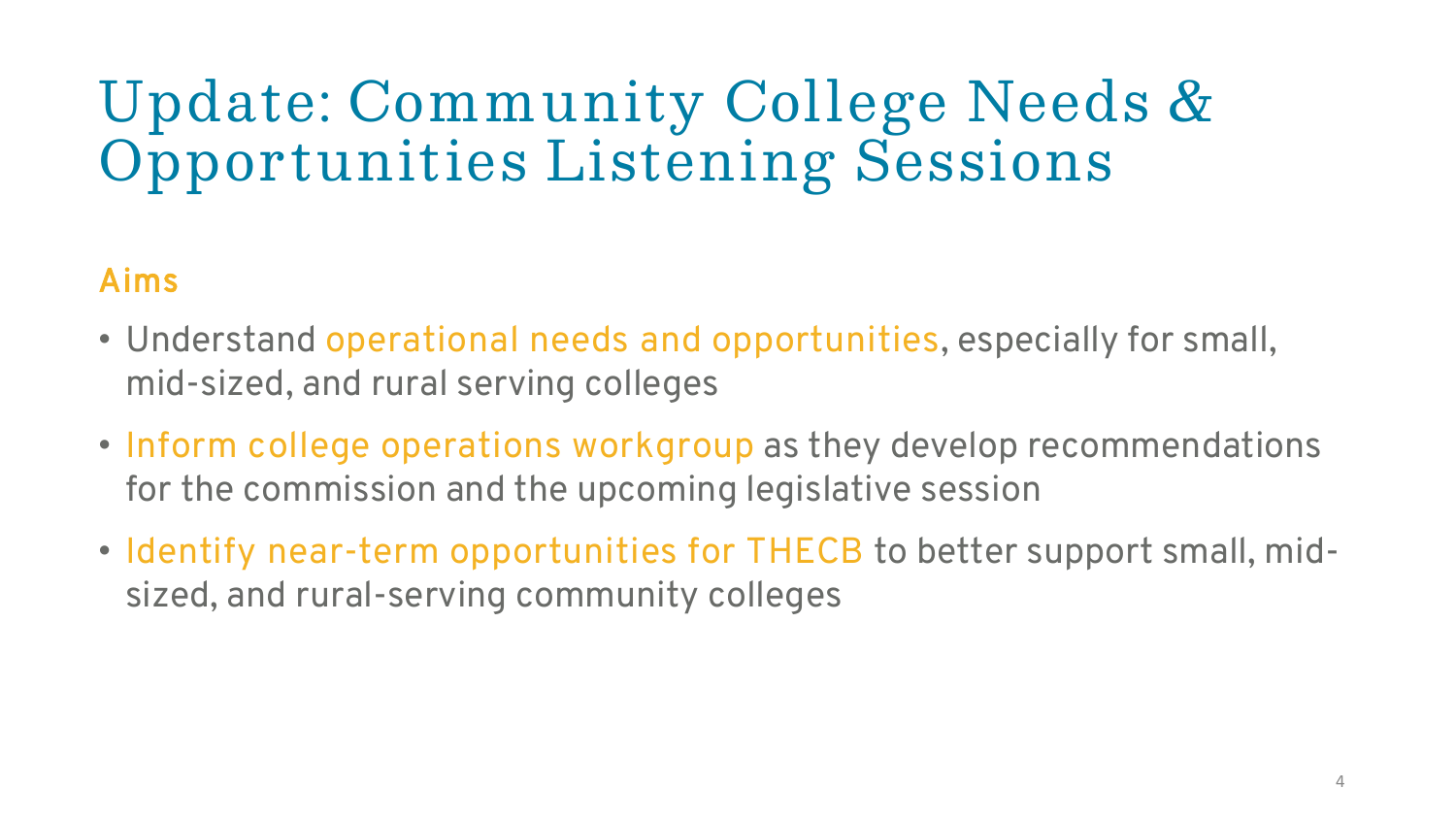## **Community College Needs & Opportunities Listening Sessions**

#### Steering Committee

- Rufus Glasper League for Innovation at the Community College
- Steve Head Lone Star College
- Tamar Jacoby Opportunity America
- Brenda Kays Kilgore College
- Johnette McKown McClennan Community College
- Jeremy McMillen Grayson College
- Roberto Rodriguez Texas Southmost College
- Wynn Rosser TLL Temple Foundation
- Myles Shelton Galveston College
- Greg Williams Odessa College

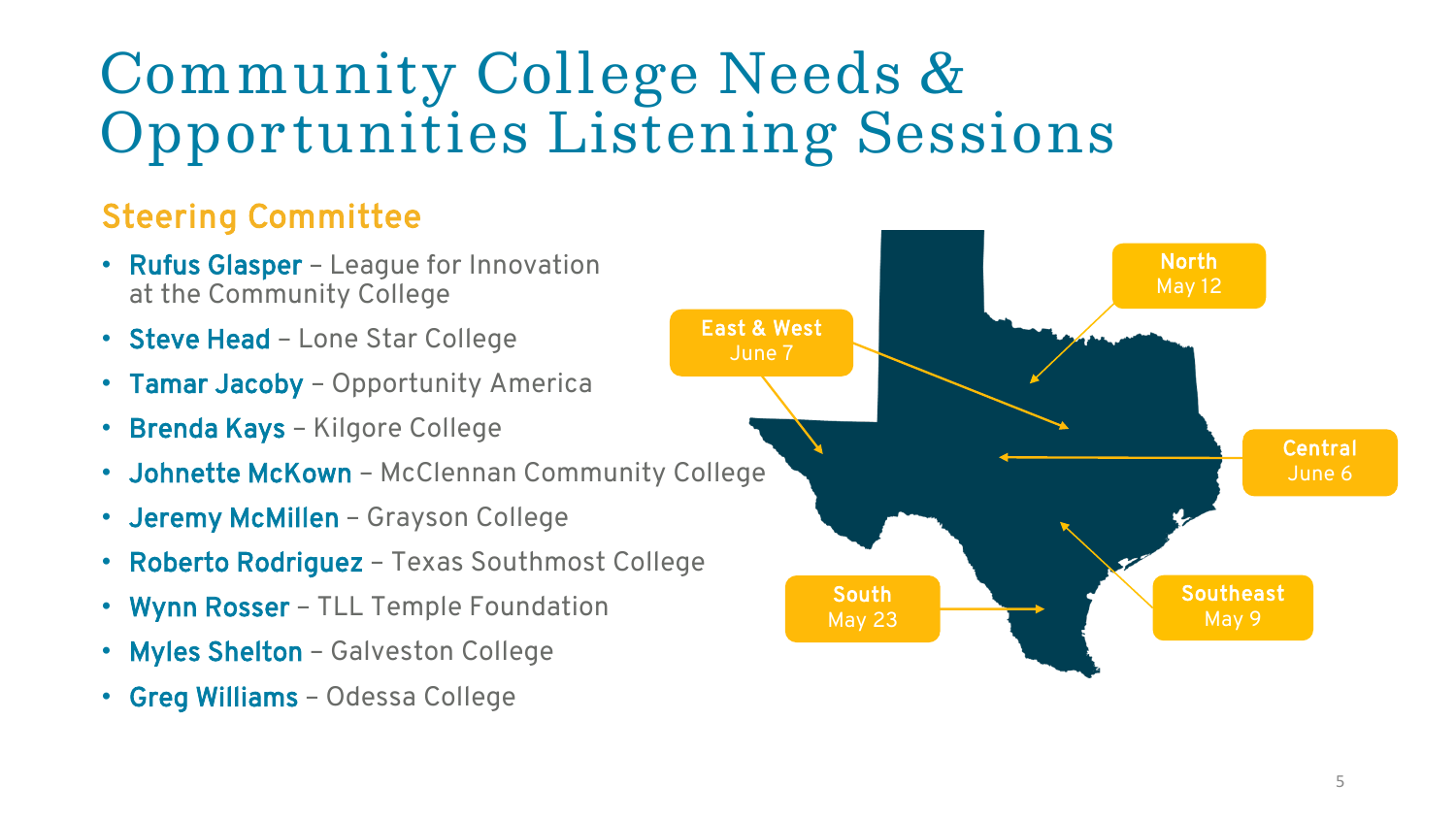## **Listening Sessions: Key Themes**

Across each session, community college leaders shared perspectives about significant needs and cost pressures, including:

Workforce education options that are responsive to changing labor markets and local industry needs

Increased costs of upgrading and maintaining facilities and equipment

Costs of technology that keeps pace with ongoing innovations

Attracting, supporting, and retaining faculty talent especially in rural areas

Increased demand for student support services, especially mental health services

Burden of high discount rates for dual credit programs and associated costs, with wide-ranging funding agreements with local school districts

High enrollments outside taxing districts and disparity among community college tax bases

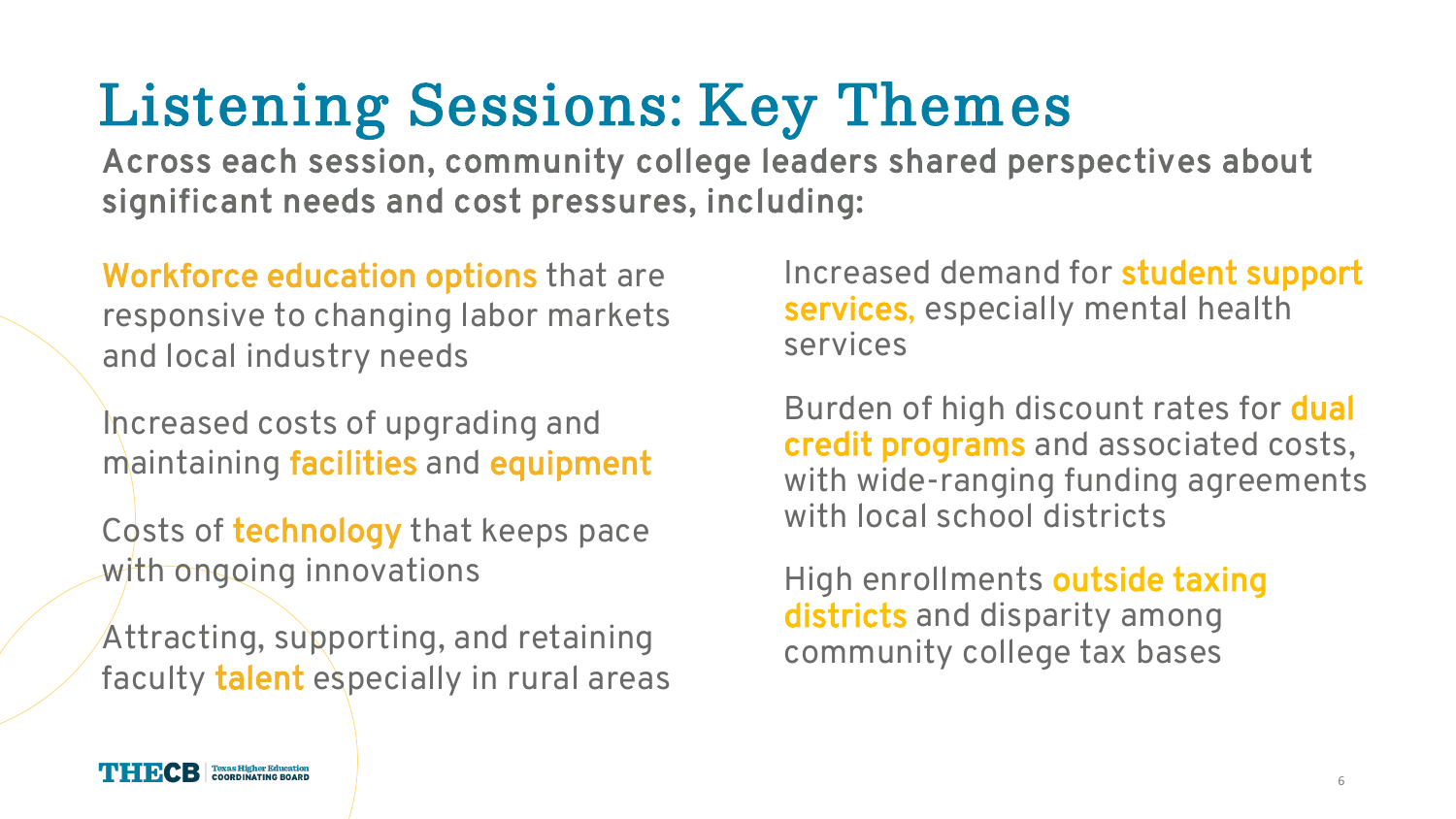## **Listening Sessions: Opportunities**

College leaders expressed **openness to collaborate** and suggested multiple areas that might be conducive to **shared services**, as long as services provided would improve student services and reduce costs for colleges.

Options to explore might include:

- Collaborative course sharing for digital courses, materials, and faculty resources.
- Shared approaches to expanded student services with qualified support staff
- **Information technology** purchasing, infrastructure, and IT support
- Facilities, equipment, and other resources such as mobile workforce training labs

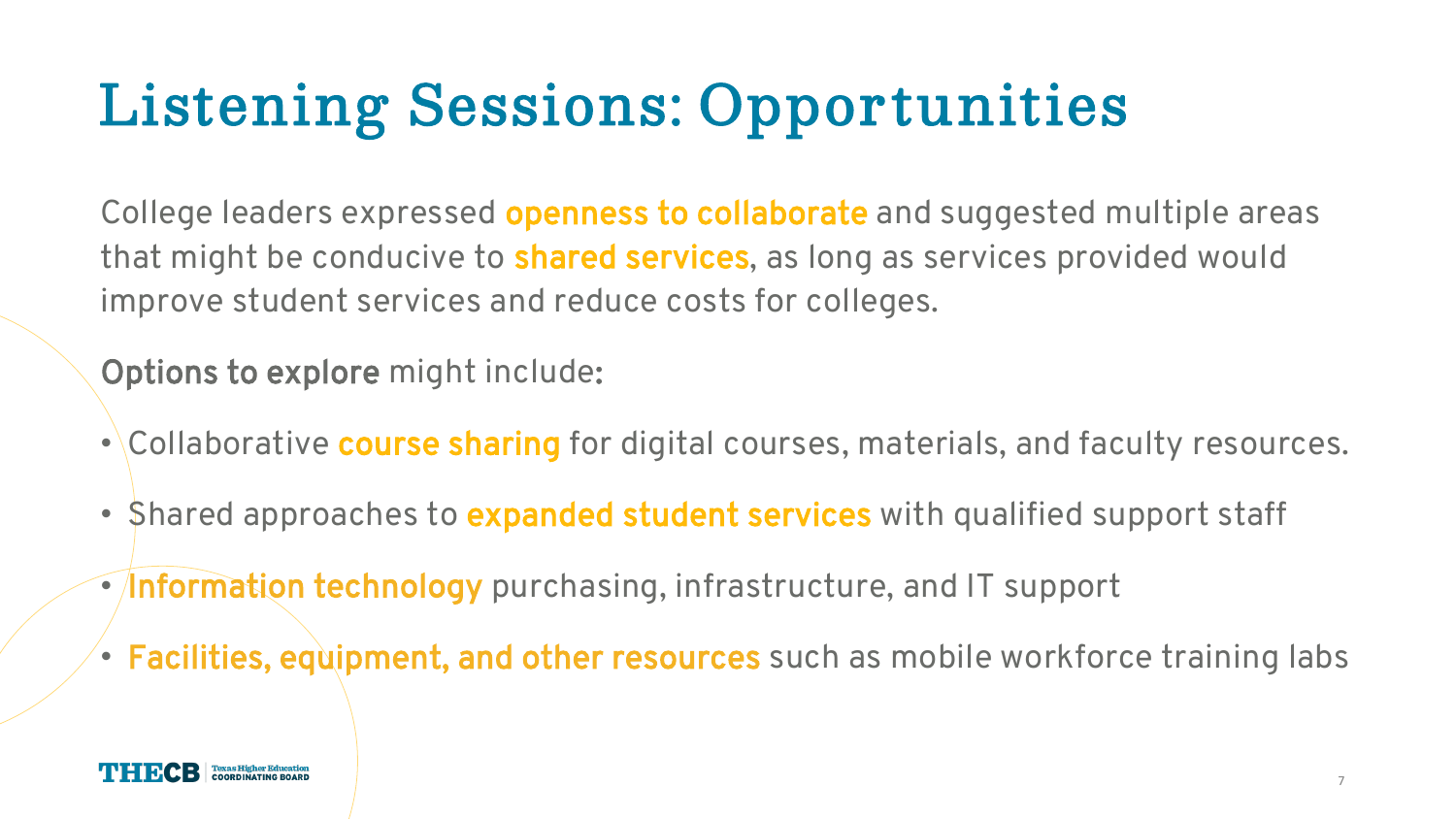## **Update: Research In Progress**

Ongoing research on college enrollments, outcomes, and costs will provide important new insights into community college finance for the commission, upcoming policy deliberations, and implementation of a new system.

#### **SAMPLE RESEARCH QUESTIONS SAMPLE FACTORS**

How do college resources vary with respect to students, scale, context?

Which student characteristics seem to impact student outcomes the most?

What are the differences in costs of serving students with different needs, and in different institutional contexts?

- First-generation college students
- Low-income students
- Adult/non-traditional students
- English Language Learners
- Part-time students
- Small or mid-sized college

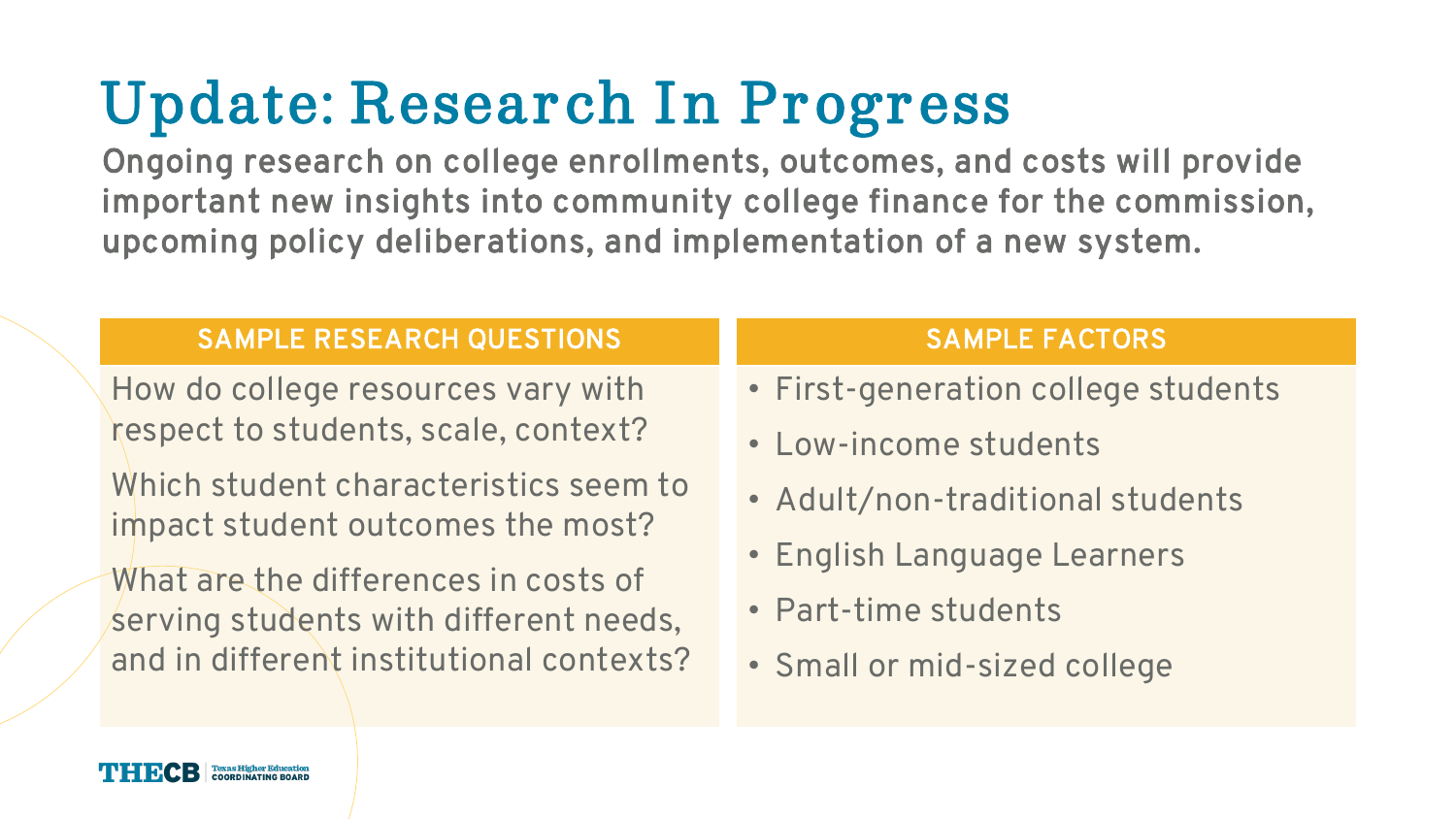### **Looking Ahead: Design Criteria and Implementation Principles**

- Focus state funding primarily on individual colleges' outcomes, while advancing state higher education goals.
- Bolster workforce development to meet regional and state workforce needs.
- **Ensure access to academic and workforce** opportunities, including students served by small, mid-sized, and rural serving colleges.
- Prioritize student affordability and recognize variations in costs of supporting students with different educational needs.

#### **DESIGN IMPLEMENTATION**

- Phase in to limit negative consequences.
- Incorporate evidence-based adjustments related to student needs and diseconomies of scale.
- Ensure stability and predictability, e.g. in cases of sudden enrollment declines.
- Provide current enrollment and outcomes data, including labor market information.
- Monitor impact on student affordability, production of credentials, workforce needs, and access to programs.